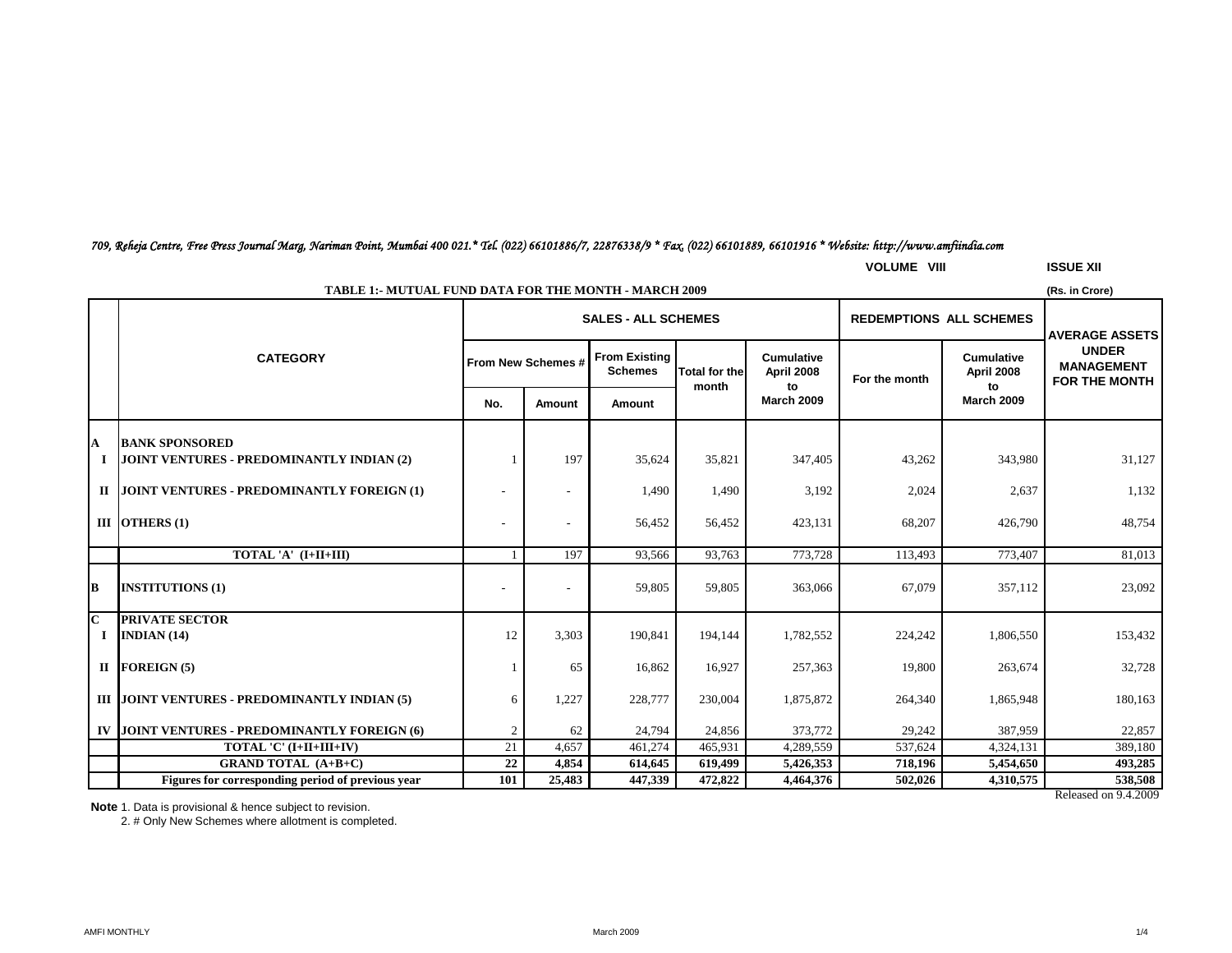### (Rs. in Crore)

#### **TABLE 2:- SALES DURING THE MONTH OF MARCH 2009 - TYPE AND CATEGORY WISE 2.1 \*NEW SCHEMES LAUNCHED (ALLOTMENT COMPLETED)**

|                                | Open End             |        | <b>Close End</b>     |                          | <b>Interval Fund</b> |                          | <b>TOTAL</b>         |        |
|--------------------------------|----------------------|--------|----------------------|--------------------------|----------------------|--------------------------|----------------------|--------|
|                                | <b>No.of Schemes</b> | Amount | <b>No.of Schemes</b> | Amount                   | <b>No.of Schemes</b> | Amount                   | <b>No.of Schemes</b> | Amount |
| <b>INCOME</b>                  |                      | 1,224  | 15                   | 3,568                    |                      |                          | 18                   | 4,792  |
| <b>IEQUITY</b>                 |                      | 50     |                      |                          |                      |                          |                      | 50 l   |
| <b>BALANCED</b>                |                      |        |                      |                          |                      |                          |                      |        |
| <b>LIQUID/MONEY MARKET</b>     |                      |        |                      |                          |                      |                          |                      |        |
| <b>IGILT</b>                   |                      |        |                      |                          |                      |                          |                      |        |
| <b>IELSS - EQUITY</b>          |                      |        |                      |                          |                      |                          |                      | 11     |
| <b>IGOLD ETFS</b>              |                      |        |                      |                          |                      |                          |                      |        |
| <b>OTHER ETFS</b>              |                      |        |                      |                          |                      |                          |                      |        |
| <b>FUND OF FUNDS INVESTING</b> |                      |        |                      |                          |                      |                          |                      |        |
| <b>OVERSEAS</b>                |                      |        |                      | $\overline{\phantom{a}}$ |                      | $\overline{\phantom{a}}$ |                      |        |
| <b>TOTAL</b>                   |                      | 1,275  | 17                   | 3,579                    | $\blacksquare$       |                          | 22                   | 4,854  |

#### **\*NEW SCHEMES LAUNCHED :**

| <b>OPEN END INCOME:</b>         | Bharti AXA Regular Return Fund; Birla Sunlife Medium Term Plan and Canara Robeco Short Term Fund.                                                                                                                                                                                                                                                                                                                                                                                        |
|---------------------------------|------------------------------------------------------------------------------------------------------------------------------------------------------------------------------------------------------------------------------------------------------------------------------------------------------------------------------------------------------------------------------------------------------------------------------------------------------------------------------------------|
| <b>OPEN END EQUITY:</b>         | <b>IDFC India GDP Growth Fund</b>                                                                                                                                                                                                                                                                                                                                                                                                                                                        |
| <b>OPEN END OTHER ETF:</b>      | Shariah Benchmark Exchange Traded Scheme (Shariah BeES)                                                                                                                                                                                                                                                                                                                                                                                                                                  |
| <b>ICLOSE END INCOME:</b>       | Birla Sunlife FTP Series BK; DWS Fixed Term Fund Series 62; Fortis FTP Series 14C; HDFC FMP 14 M February 2009 (1) Series X, 367D March 2009 (1) Series X<br>and 13M March 2009 (1) Series X; IDFC FMP 13 Months Series 1; Kotak FMP 13M Series 5 and 18M Series 1; Principal PNB FMP 385 Days Series XI; Reliance<br>Fixed Horizon Fund XII Series 3 and Series 4; Religare Yearly FMP Series I Plan A; Sundaram BNP Paribas FTP 367 Days Series 2 and Taurus FMP 370 Days<br>Series 2. |
| <b>ICLOSE END ELSS-EQUITY :</b> | <b>IDBS Chola Tax Advantage Fund Series - I and Tata Infrastructure Tax Saving Fund.</b>                                                                                                                                                                                                                                                                                                                                                                                                 |

## **2.2 EXISTING SCHEMES**

|                                                    | Open End             |         | <b>Close End</b>     |                          | <b>Interval Fund</b> |        | <b>TOTAL</b>         |         |
|----------------------------------------------------|----------------------|---------|----------------------|--------------------------|----------------------|--------|----------------------|---------|
|                                                    | <b>No.of Schemes</b> | Amount  | <b>No.of Schemes</b> | Amount                   | <b>No.of Schemes</b> | Amount | <b>No.of Schemes</b> | Amount  |
| <b>INCOME</b>                                      | 160                  | 98,927  | 265                  | 2.027                    | 66                   | 1,096  | 491                  | 102,050 |
| <b>IEQUITY</b>                                     | 243                  | 489. ا  | 47                   | $\overline{\phantom{a}}$ |                      | 10     | <b>292</b>           | 1,499   |
| <b>BALANCED</b>                                    | 30                   | 189     |                      |                          |                      |        | 35 <sub>1</sub>      | 189     |
| <b>LIQUID/MONEY MARKET</b>                         | 56                   | 508,762 |                      |                          |                      | ۰      | 56                   | 508,762 |
| <b>IGILT</b>                                       | 34                   | 1.417   |                      |                          |                      | ۰      | 34                   | 1,417   |
| <b>IELSS - EQUITY</b>                              | 35                   | 600     | 10                   |                          |                      | ۰      | 45                   | 600     |
| <b>GOLD ETF</b>                                    |                      |         |                      |                          |                      |        |                      |         |
| <b>OTHER ETFS</b>                                  |                      | 75      |                      |                          |                      | ۰      |                      | 75      |
| <b>IFUND OF FUNDS INVESTING</b><br><b>OVERSEAS</b> | 10                   | 47      |                      |                          |                      |        | 10                   | 47      |
| <b>ITOTAL</b>                                      | 584                  | 611,512 | 327                  | 2,027                    | 68                   | 1,106  | 9791                 | 614,645 |

Notes:The change in number of existing schemes is because of the maturity and reclassification of some of the existing schemes.

^ Amount mobilised by new plans launched under existing scheme.

|                                                   |                      | Open End | <b>Close End</b>     |        | <b>Interval Fund</b>     |        | <b>TOTAL</b>         |         |
|---------------------------------------------------|----------------------|----------|----------------------|--------|--------------------------|--------|----------------------|---------|
|                                                   | <b>No.of Schemes</b> | Amount   | <b>No.of Schemes</b> | Amount | No.of Schemes            | Amount | <b>No.of Schemes</b> | Amount  |
| <b>INCOME</b>                                     | 163                  | 100,151  | 280                  | 5,595  | 66                       | 1,096  | 509                  | 106.842 |
| <b>EQUITY</b>                                     | 244                  | 1.539    | 47                   |        |                          | 10     | 293                  | 1,549   |
| <b>BALANCED</b>                                   | 30                   | 189      |                      |        |                          |        | 35                   | 189     |
| <b>LIQUID/MONEY MARKET</b>                        | 56                   | 508,762  |                      |        |                          |        | 56                   | 508,762 |
| <b>GILT</b>                                       | 34                   | 1.417    |                      |        |                          |        | 34                   | 1,417   |
| <b>IELSS - EQUITY</b>                             | 35                   | 600      | 12                   |        |                          |        | 47                   | 611     |
| <b>GOLD ETF</b>                                   |                      |          |                      |        |                          |        |                      | 6       |
| <b>OTHER ETFS</b>                                 |                      | 76       |                      |        |                          |        | 12 <sup>12</sup>     | 76      |
| <b>FUND OF FUNDS INVESTING</b><br><b>OVERSEAS</b> | 10                   | 47       |                      |        | $\overline{\phantom{a}}$ |        | 10                   | 47      |
| <b>TOTAL</b>                                      | 589                  | 612,787  | 344                  | 5,606  | 68                       | 1,106  | 1,001                | 619.499 |

### **2.3 TOTAL OF ALL SCHEMES**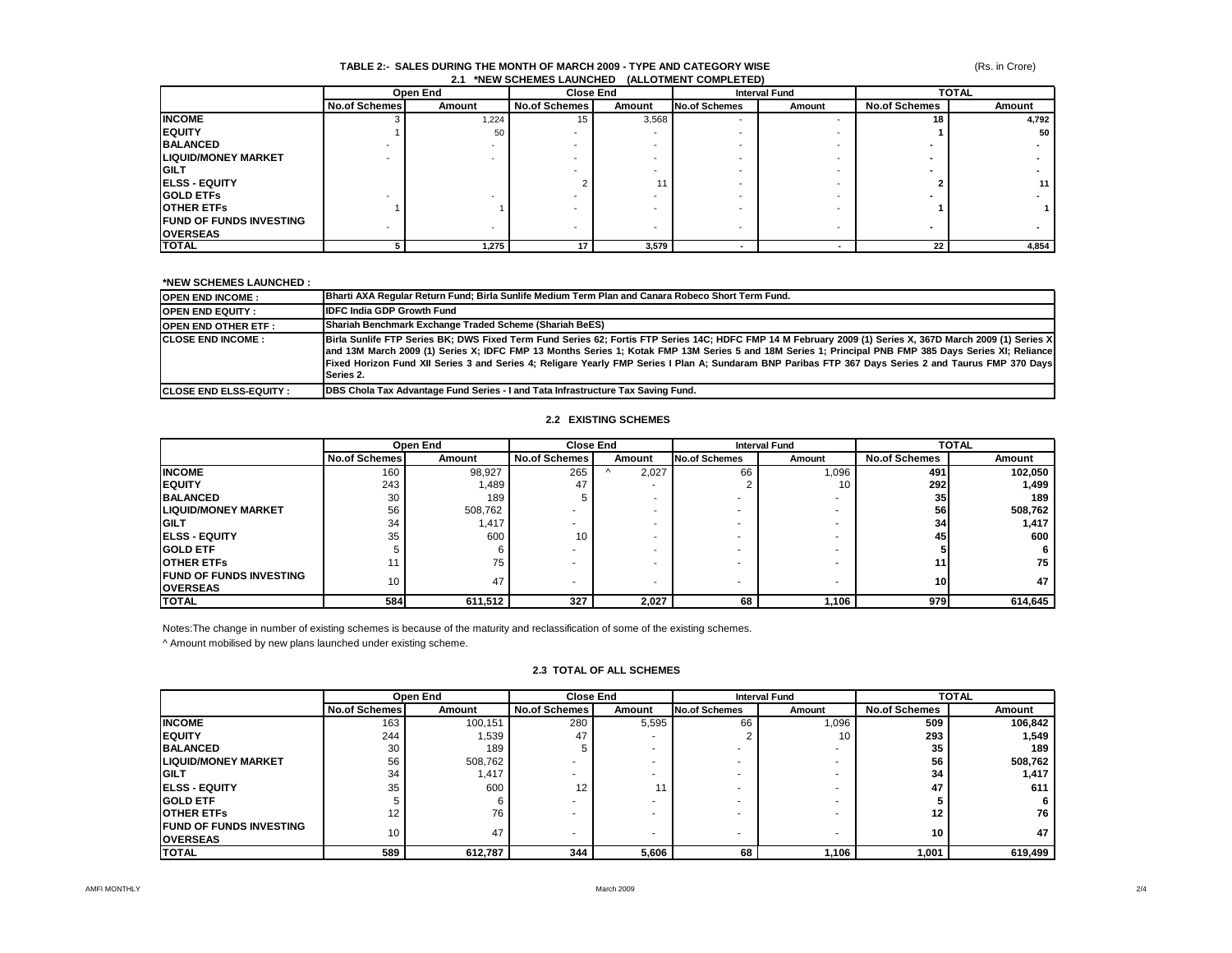## **Table 3:-**

|                                                   |                 |                  | <b>CATEGORY &amp; TYPE WISE</b> |              | (Rs. in Crore)                                    |                                                            |                                                                                          |
|---------------------------------------------------|-----------------|------------------|---------------------------------|--------------|---------------------------------------------------|------------------------------------------------------------|------------------------------------------------------------------------------------------|
|                                                   | <b>Open End</b> | <b>Close End</b> | <b>Interval Fund</b>            | <b>TOTAL</b> | Net Inflow / (Outflow) (Outflow)<br>For the Month | Net Inflow /<br><b>Year to Date</b><br><b>Current Year</b> | Net Inflow /<br>For the (Outflow) For the<br><b>Year to Date</b><br><b>Previous Year</b> |
| <b>INCOME</b>                                     | 167,060         | 1,167            | 996                             | 169,223      | (62, 381)                                         | (32, 168)                                                  | 88,456                                                                                   |
| <b>EQUITY</b>                                     | 1,463           | 66               | 23                              | 1,552        | (3)                                               | 1,056                                                      | 40,782                                                                                   |
| <b>BALANCED</b>                                   | 213             | 15               |                                 | 228          | (39)                                              | 60                                                         | 5,768                                                                                    |
| <b>LIQUID/MONEY MARKET</b>                        | 545,753         |                  | $\overline{\phantom{a}}$        | 545,753      | (36,991)                                          | (3,599)                                                    | 14,977                                                                                   |
| <b>GILT</b>                                       | 935             |                  | $\overline{\phantom{a}}$        | 935          | 482                                               | 3,606                                                      | 434                                                                                      |
| <b>IELSS - EQUITY</b>                             | 57              |                  |                                 | 64           | 547                                               | 2,968                                                      | 6,151                                                                                    |
| <b>GOLD ETFS</b>                                  | 29              |                  | $\overline{\phantom{a}}$        | 29           | (23)                                              | 84                                                         | 277                                                                                      |
| <b>OTHER ETFS</b>                                 | 244             |                  |                                 | 244          | (168)                                             | (1,082)                                                    | (3,044)                                                                                  |
| <b>FUND OF FUNDS</b><br><b>INVESTING OVERSEAS</b> | 168             |                  | $\overline{\phantom{a}}$        | 168          | (121)                                             | 778                                                        | $++$                                                                                     |
| <b>TOTAL</b>                                      | 715,922         | 1,255            | 1,019                           | 718,196      | (98, 697)                                         | (28, 297)                                                  | 153,801                                                                                  |

# **REDEMPTIONS / REPURCHASES DURING THE MONTH OF MARCH 2009**

**++ Separate Data is not available as these schemes were earlier classified as Fund of Funds and shown separately under Table 5.**

**Table 4:-**

## **ASSETS UNDER MANAGEMENT AS ON MARCH 31, 2009**

|                            |                 |                          | (Rs. in Crore)           |              |                      |
|----------------------------|-----------------|--------------------------|--------------------------|--------------|----------------------|
|                            | <b>Open End</b> | <b>Close End</b>         | <b>Interval Fund</b>     | <b>TOTAL</b> | % to Total           |
| <b>INCOME</b>              | 125,212         | 69,347                   | 2,784                    | 197,343      | 47                   |
| <b>EQUITY</b>              | 79,162          | 16,549                   | 106                      | 95,817       | 23                   |
| <b>BALANCED</b>            | 9,133           | 1,496                    | $\overline{\phantom{a}}$ | 10,629       |                      |
| <b>LIQUID/MONEY MARKET</b> | 90,594          | $\overline{\phantom{a}}$ | $\overline{\phantom{a}}$ | 90,594       | 22                   |
| <b>IGILT</b>               | 6,413           | $\overline{\phantom{a}}$ | $\overline{\phantom{0}}$ | 6,413        |                      |
| <b>IELSS - EQUITY</b>      | 10.570          | 1,857                    | $\overline{\phantom{0}}$ | 12,427       |                      |
| <b>GOLD ETF</b>            | 736             | -                        | $\overline{\phantom{a}}$ | 736          | @                    |
| <b>OTHER ETFS</b>          | 660             | -                        | $\overline{\phantom{a}}$ | 660          | @                    |
| <b>FUND OF FUNDS</b>       | 2.681           | $\overline{\phantom{a}}$ | $\overline{\phantom{a}}$ | 2,681        | $^{\textregistered}$ |
| <b>INVESTING OVERSEAS</b>  |                 |                          |                          |              |                      |
| <b>ITOTAL</b>              | 325,161         | 89,249                   | 2,890                    | 417,300      | 100                  |

**@ Less than 1 %.**

| Table 5:-            |                       | DATA ON FUND OF FUNDS (DOMESTIC) - MARCH 2009 | (Rs. In Crore) |                                                        |                                                            |
|----------------------|-----------------------|-----------------------------------------------|----------------|--------------------------------------------------------|------------------------------------------------------------|
|                      | <b>No. of Schemes</b> | <b>Sales</b>                                  | Redemption     | <b>Assets Under Management</b><br>as on March 31, 2009 | <b>Average Assets</b><br>Under Management<br>for the month |
| <b>Fund of Funds</b> | <b>30</b>             |                                               | 29             | 702                                                    | 698                                                        |

## **Notes :**

1. Fund of Funds is a scheme wherein the assets are invested in the existing schemes of mutual funds and hence, the figures indicated herein are included in tables 1 to 4 and 6. Data on fund of funds is given for information only.